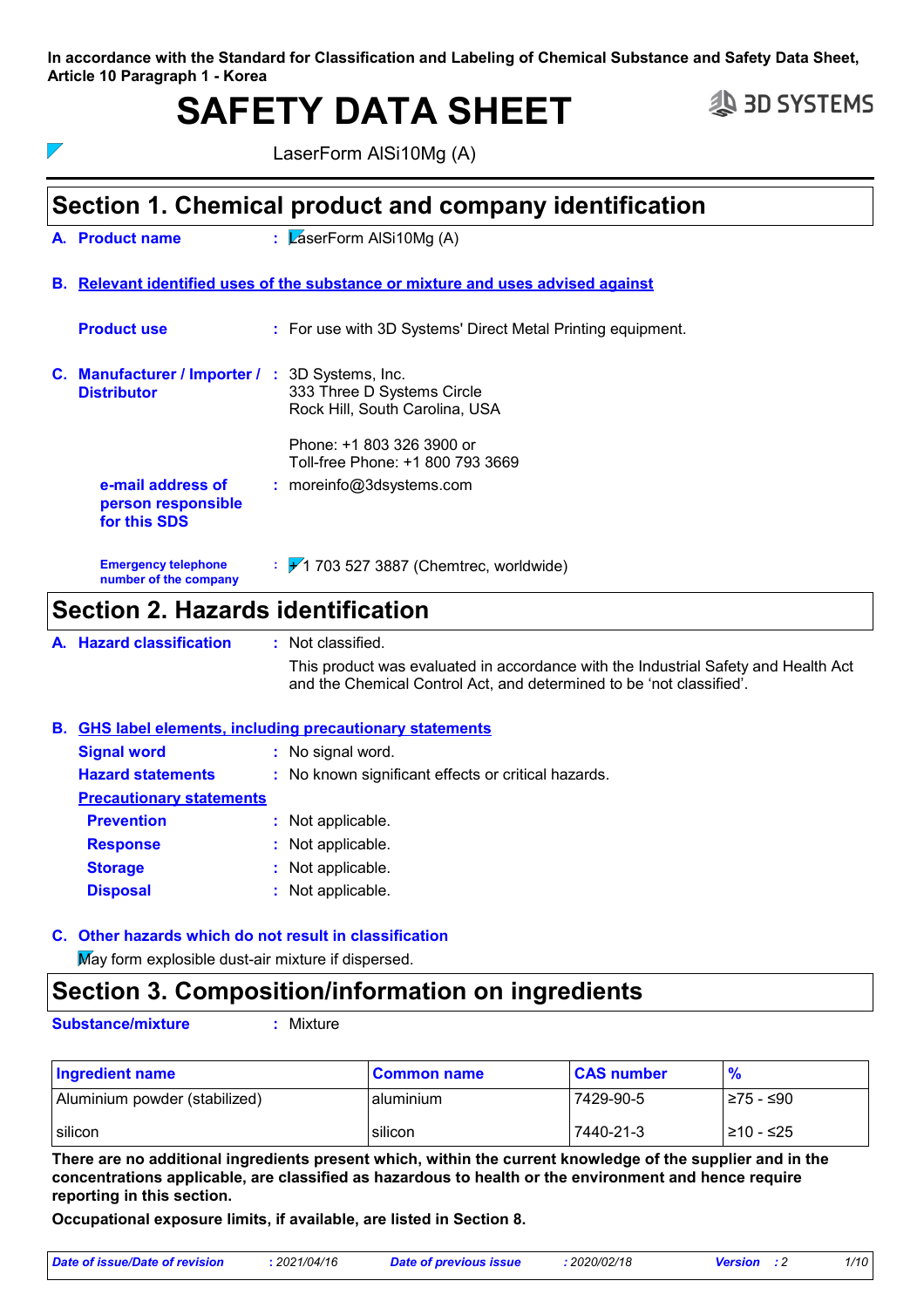### **Section 4. First aid measures**

| A. Eye contact                    | : Immediately flush eyes with plenty of water, occasionally lifting the upper and lower<br>eyelids. Check for and remove any contact lenses. Get medical attention if irritation<br>occurs.                                                                                                                                                               |
|-----------------------------------|-----------------------------------------------------------------------------------------------------------------------------------------------------------------------------------------------------------------------------------------------------------------------------------------------------------------------------------------------------------|
| <b>B.</b> Skin contact            | : Flush contaminated skin with plenty of water. Remove contaminated clothing and<br>shoes. Get medical attention if symptoms occur.                                                                                                                                                                                                                       |
| C. Inhalation                     | : Remove victim to fresh air and keep at rest in a position comfortable for breathing.<br>Get medical attention if symptoms occur.                                                                                                                                                                                                                        |
| D. Ingestion                      | : Wash out mouth with water. Remove victim to fresh air and keep at rest in a<br>position comfortable for breathing. If material has been swallowed and the exposed<br>person is conscious, give small quantities of water to drink. Do not induce vomiting<br>unless directed to do so by medical personnel. Get medical attention if symptoms<br>occur. |
| E. Notes to physician             | : Treat symptomatically. Contact poison treatment specialist immediately if large<br>quantities have been ingested or inhaled.                                                                                                                                                                                                                            |
| <b>Specific treatments</b>        | : No specific treatment.                                                                                                                                                                                                                                                                                                                                  |
| <b>Protection of first-aiders</b> | : No action shall be taken involving any personal risk or without suitable training.                                                                                                                                                                                                                                                                      |
|                                   |                                                                                                                                                                                                                                                                                                                                                           |

#### **See toxicological information (Section 11)**

### **Section 5. Fire-fighting measures**

| A. Extinguishing media                                          |                                                                                                                                                                                                     |
|-----------------------------------------------------------------|-----------------------------------------------------------------------------------------------------------------------------------------------------------------------------------------------------|
| <b>Suitable extinguishing</b><br>media                          | : Use approved Class D extinguisher or smother with dry sand, dry clay or dry ground<br>limestone. Use an extinguishing agent suitable for the surrounding fire.                                    |
| <b>Unsuitable</b><br>extinguishing media                        | $\therefore$ CO <sub>2</sub> , water, ABC powder and foam.                                                                                                                                          |
| <b>B.</b> Specific hazards arising<br>from the chemical         | May form explosible dust-air mixture if dispersed.                                                                                                                                                  |
| <b>Hazardous thermal</b><br>decomposition products              | : Decomposition products may include the following materials:<br>metal oxide/oxides                                                                                                                 |
| <b>C.</b> Special protective<br>equipment for fire-<br>fighters | : Fire-fighters should wear appropriate protective equipment and self-contained<br>breathing apparatus (SCBA) with a full face-piece operated in positive pressure<br>mode.                         |
| <b>Special precautions for</b><br>fire-fighters                 | : Promptly isolate the scene by removing all persons from the vicinity of the incident if<br>there is a fire. No action shall be taken involving any personal risk or without<br>suitable training. |
| <b>Remark (Explosibility)</b>                                   | : May form explosible dust-air mixture if dispersed.                                                                                                                                                |
|                                                                 | Kst Value: 103 bar m/s - Class ST1<br>Minimum ignition energy (mJ): 1000 to 10000                                                                                                                   |

### **Section 6. Accidental release measures**

| A. Personal precautions,<br>protective equipment<br>and emergency<br>procedures |              | : No action shall be taken involving any personal risk or without suitable training.<br>Evacuate surrounding areas. Keep unnecessary and unprotected personnel from<br>entering. Do not touch or walk through spilled material. Avoid breathing dust. Put<br>on appropriate personal protective equipment. |              |                    |      |
|---------------------------------------------------------------------------------|--------------|------------------------------------------------------------------------------------------------------------------------------------------------------------------------------------------------------------------------------------------------------------------------------------------------------------|--------------|--------------------|------|
| <b>B.</b> Environmental<br>precautions                                          |              | : Avoid dispersal of spilled material and runoff and contact with soil, waterways,<br>drains and sewers. Inform the relevant authorities if the product has caused<br>environmental pollution (sewers, waterways, soil or air).                                                                            |              |                    |      |
| Date of issue/Date of revision                                                  | : 2021/04/16 | <b>Date of previous issue</b>                                                                                                                                                                                                                                                                              | : 2020/02/18 | <b>Version</b> : 2 | 2/10 |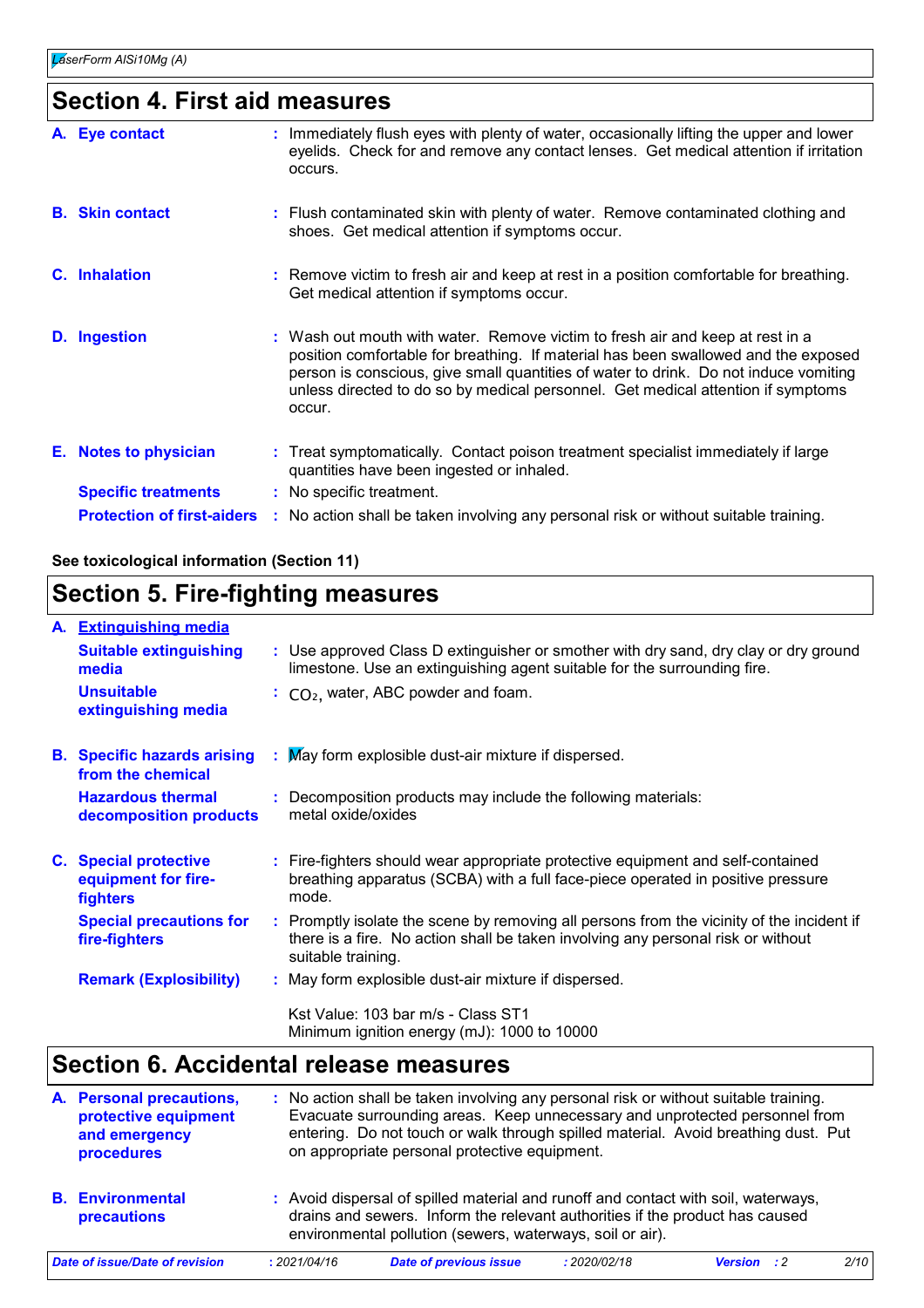#### **Section 6. Accidental release measures**

#### **C. Methods and materials for containment and cleaning up**

| <b>Small spill</b> | : Move containers from spill area. Use spark-proof tools and explosion-proof<br>equipment. Avoid dust generation. Do not dry sweep. Use only vacuum cleaners<br>equipped with a wet separator system and a grounding cable (ATEX, Hazardous<br>locations certified / Suitable for use with Group E (IIIC) Conductive Dusts / Suitable<br>for use in Class 2, Division II (Zone 22) locations or better). Place spilled material in<br>a designated, labeled waste container. Dispose of via a licensed waste disposal<br>contractor.                                                                                                                                                                                                |
|--------------------|-------------------------------------------------------------------------------------------------------------------------------------------------------------------------------------------------------------------------------------------------------------------------------------------------------------------------------------------------------------------------------------------------------------------------------------------------------------------------------------------------------------------------------------------------------------------------------------------------------------------------------------------------------------------------------------------------------------------------------------|
| <b>Large spill</b> | : Move containers from spill area. Use spark-proof tools and explosion-proof<br>equipment. Approach release from upwind. Prevent entry into sewers, water<br>courses, basements or confined areas. Avoid dust generation. Do not dry sweep.<br>Use only vacuum cleaners equipped with a wet separator system and a grounding<br>cable (ATEX, Hazardous locations certified / Suitable for use with Group E (IIIC)<br>Conductive Dusts / Suitable for use in Class 2, Division II (Zone 22) locations or<br>better). Avoid creating dusty conditions and prevent wind dispersal. Dispose of via<br>a licensed waste disposal contractor. Note: see Section 1 for emergency contact<br>information and Section 13 for waste disposal. |

### **Section 7. Handling and storage**

#### **Protective measures B.** Conditions for safe **storage, including any incompatibilities** Put on appropriate personal protective equipment (see Section 8). Avoid breathing **:** dust. Store in accordance with local regulations. Store in original container protected **:** from direct sunlight in a dry, cool and well-ventilated area, away from incompatible materials (see Section 10) and food and drink. Keep container tightly closed and sealed until ready for use. Containers that have been opened must be carefully resealed and kept upright to prevent leakage. Do not store in unlabeled containers. Use appropriate containment to avoid environmental contamination. See Section 10 for incompatible materials before handling or use. **A. Precautions for safe handling Advice on general occupational hygiene :** Eating, drinking and smoking should be prohibited in areas where this material is handled, stored and processed. Workers should wash hands and face before eating, drinking and smoking. Remove contaminated clothing and protective equipment before entering eating areas. See also Section 8 for additional information on hygiene measures.

#### **Section 8. Exposure controls/personal protection**

#### **A. Control parameters**

#### **Occupational exposure limits**

| <b>Ingredient name</b>               | <b>Exposure limits</b>                                                                                            |
|--------------------------------------|-------------------------------------------------------------------------------------------------------------------|
| <b>A</b> uminium powder (stabilized) | Ministry of Employment and Labor<br>(Republic of Korea, 1/2020).<br>TWA: 10 mg/m <sup>3</sup> 8 hours. Form: Dust |
| silicon                              | Ministry of Employment and Labor<br>(Republic of Korea, 1/2020).<br>TWA: 10 mg/m <sup>3</sup> 8 hours.            |

| <b>B.</b> Appropriate engineering :<br><b>controls</b> | Use only with adequate ventilation. If user operations generate dust, fumes, gas,<br>vapor or mist, use process enclosures, local exhaust ventilation or other engineering<br>controls to keep worker exposure to airborne contaminants below any<br>recommended or statutory limits.                                           |
|--------------------------------------------------------|---------------------------------------------------------------------------------------------------------------------------------------------------------------------------------------------------------------------------------------------------------------------------------------------------------------------------------|
| <b>Environmental</b><br>exposure controls              | : Emissions from ventilation or work process equipment should be checked to ensure<br>they comply with the requirements of environmental protection legislation. In some<br>cases, fume scrubbers, filters or engineering modifications to the process<br>equipment will be necessary to reduce emissions to acceptable levels. |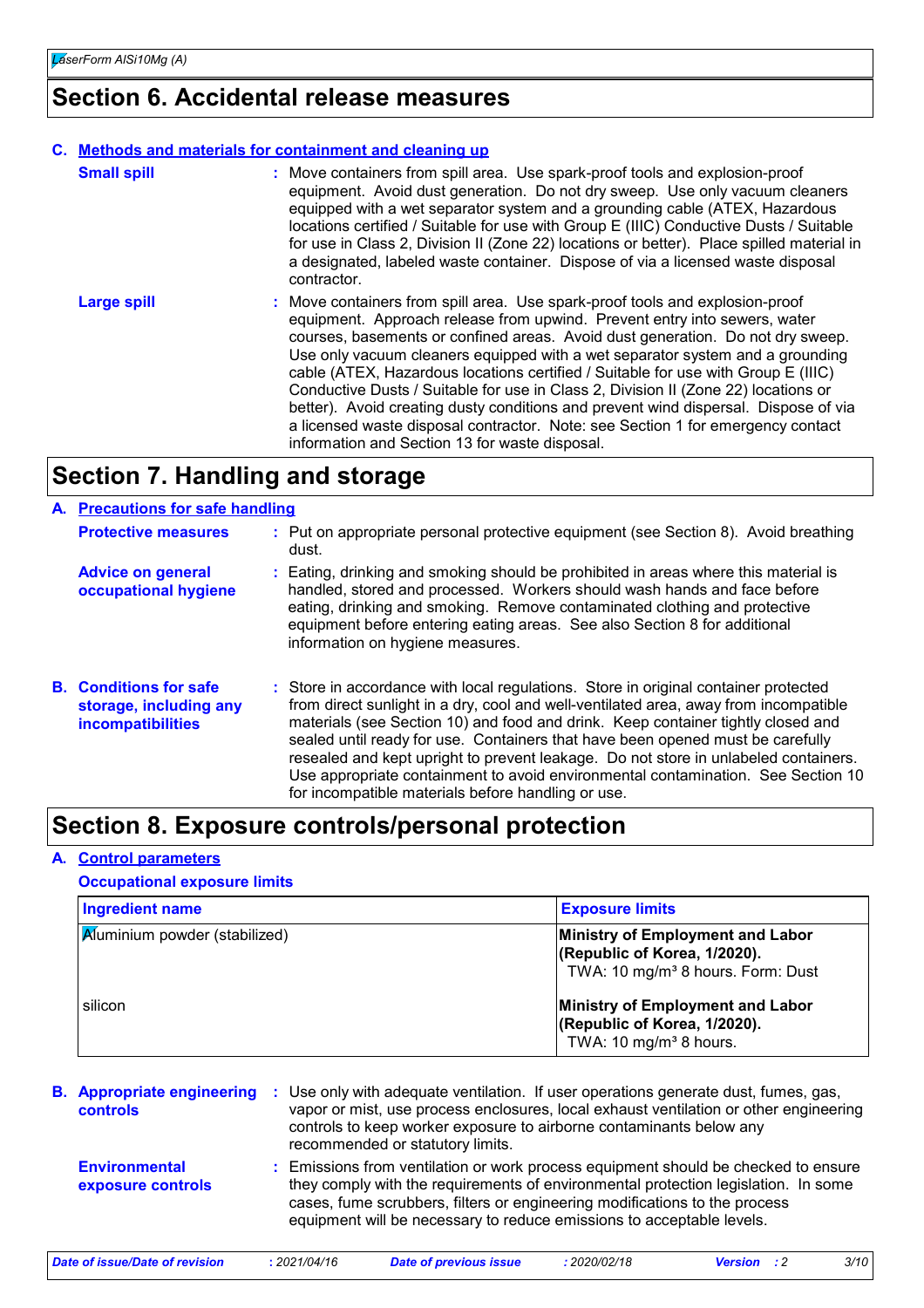### **Section 8. Exposure controls/personal protection**

| C. Personal protective equipment |                                                                                                                                                                                                                                                                                                                                                                                                                                                                                                                                                                                                                           |  |
|----------------------------------|---------------------------------------------------------------------------------------------------------------------------------------------------------------------------------------------------------------------------------------------------------------------------------------------------------------------------------------------------------------------------------------------------------------------------------------------------------------------------------------------------------------------------------------------------------------------------------------------------------------------------|--|
| <b>Respiratory protection</b>    | : Based on the hazard and potential for exposure, select a respirator that meets the<br>appropriate standard or certification. Respirators must be used according to a<br>respiratory protection program to ensure proper fitting, training, and other important<br>aspects of use.                                                                                                                                                                                                                                                                                                                                       |  |
| <b>Eye protection</b>            | : Safety eyewear complying with an approved standard should be used when a risk<br>assessment indicates this is necessary to avoid exposure to liquid splashes, mists,<br>gases or dusts. If contact is possible, the following protection should be worn,<br>unless the assessment indicates a higher degree of protection: safety glasses with<br>side-shields. If operating conditions cause high dust concentrations to be produced,<br>use dust goggles.                                                                                                                                                             |  |
| <b>Hand protection</b>           | : Chemical-resistant, impervious gloves complying with an approved standard should<br>be worn at all times when handling chemical products if a risk assessment indicates<br>this is necessary. Considering the parameters specified by the glove manufacturer,<br>check during use that the gloves are still retaining their protective properties. It<br>should be noted that the time to breakthrough for any glove material may be<br>different for different glove manufacturers. In the case of mixtures, consisting of<br>several substances, the protection time of the gloves cannot be accurately<br>estimated. |  |
| <b>Body protection</b>           | : Personal protective equipment for the body should be selected based on the task<br>being performed and the risks involved and should be approved by a specialist<br>before handling this product.<br>For the greatest protection from static discharges, clothing should include anti-static<br>overalls, boots and gloves.                                                                                                                                                                                                                                                                                             |  |
| <b>Hygiene measures</b>          | Do not blow dust off clothing or skin with compressed air. Wash hands, forearms<br>and face thoroughly after handling chemical products, before eating, smoking and<br>using the lavatory and at the end of the working period. Appropriate techniques<br>should be used to remove potentially contaminated clothing. Wash contaminated<br>clothing before reusing. Ensure that eyewash stations and safety showers are close<br>to the workstation location.                                                                                                                                                             |  |

# **Section 9. Physical and chemical properties**

|    | <b>Date of issue/Date of revision</b>                            | : 2021/04/16     | <b>Date of previous issue</b>                                                     | : 2020/02/18 | <b>Version</b> : 2 | 4/10 |
|----|------------------------------------------------------------------|------------------|-----------------------------------------------------------------------------------|--------------|--------------------|------|
|    | <b>Solubility in water</b>                                       | : Insoluble.     |                                                                                   |              |                    |      |
|    | L. Solubility                                                    | Not available.   |                                                                                   |              |                    |      |
|    | K. Vapor pressure                                                | Not available.   |                                                                                   |              |                    |      |
|    |                                                                  |                  | Kst Value: 103 bar m/s - Class ST1<br>Minimum ignition energy (mJ): 1000 to 10000 |              |                    |      |
|    | <b>Explosive properties</b>                                      |                  | : May form explosible dust-air mixture if dispersed.                              |              |                    |      |
| J. | <b>Lower and upper</b><br>explosive (flammable)<br><b>limits</b> |                  | : Lower: 30 $g/m3$ (minimum explosive concentration of dust)                      |              |                    |      |
| ı. | <b>Flammability (solid, gas)</b>                                 | $:$ Flammable.   |                                                                                   |              |                    |      |
|    | H. Evaporation rate                                              | : Not available. |                                                                                   |              |                    |      |
|    | <b>Fire point</b>                                                | : Not available. |                                                                                   |              |                    |      |
|    | G. Flash point                                                   | : Not available. |                                                                                   |              |                    |      |
|    | F. Boiling point/boiling<br>range                                | : Not available. |                                                                                   |              |                    |      |
|    | E. Melting/freezing point                                        |                  | : 570 to 660°C (1058 to 1220°F)                                                   |              |                    |      |
|    | D. pH                                                            | Not applicable.  |                                                                                   |              |                    |      |
|    | <b>C.</b> Odor threshold                                         | Not applicable.  |                                                                                   |              |                    |      |
|    | <b>B.</b> Odor                                                   | Odorless.        |                                                                                   |              |                    |      |
|    | <b>Color</b>                                                     | : Silver. Gray.  |                                                                                   |              |                    |      |
|    | <b>Physical state</b>                                            |                  | : Solid. [Powder. particle size: $100\%$ < $100 \mu m$ ]                          |              |                    |      |
|    | A. Appearance                                                    |                  |                                                                                   |              |                    |      |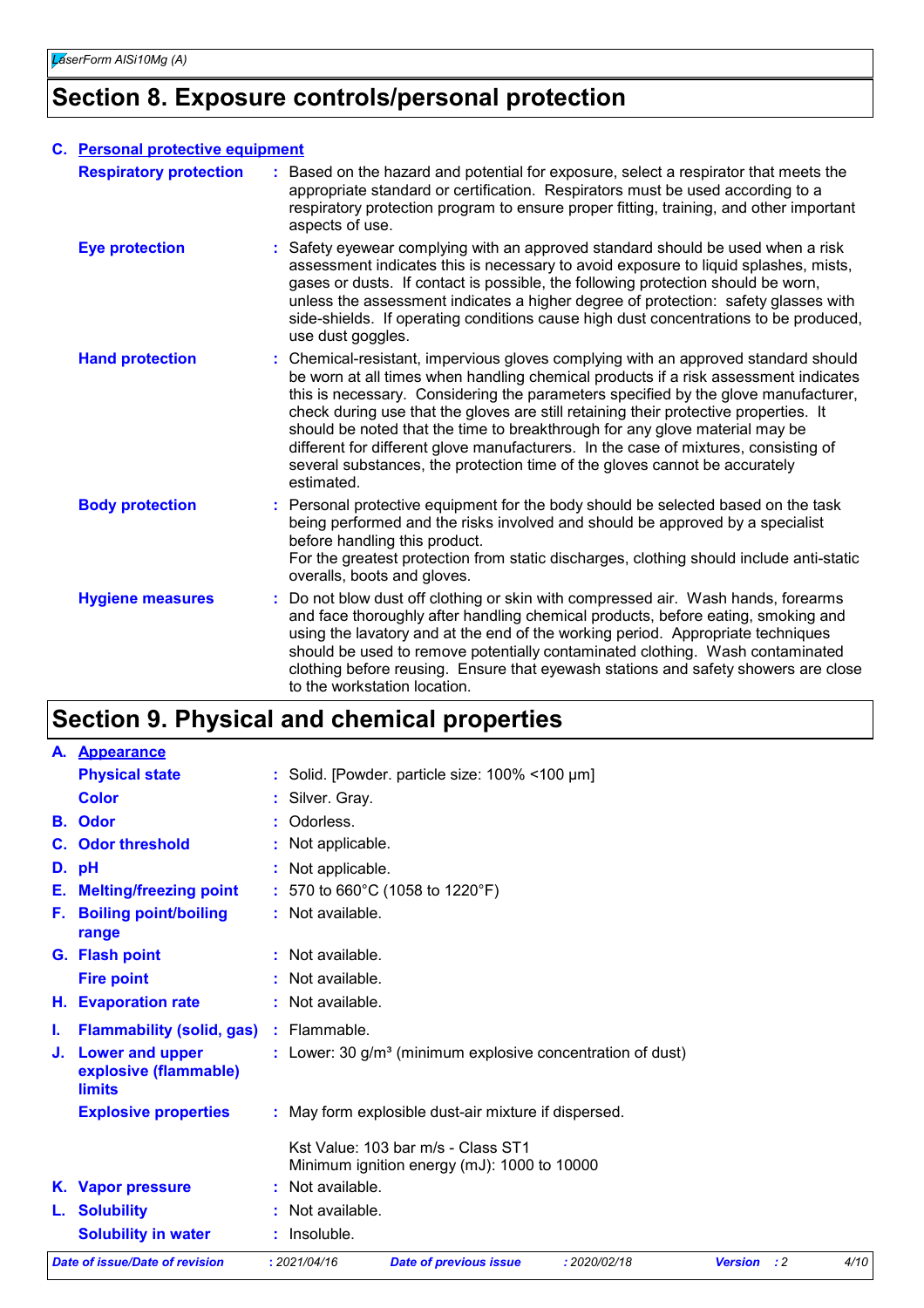### **Section 9. Physical and chemical properties**

| <b>M.</b> Vapor density                              | $:$ Not available.                                                                                                                        |
|------------------------------------------------------|-------------------------------------------------------------------------------------------------------------------------------------------|
| N. Relative density                                  | $:$ Not available.                                                                                                                        |
| <b>Density</b>                                       | $\div$ 2.5 to 2.7 g/cm <sup>3</sup> (Al alloy)<br>0.7 to 1.5 g/cm <sup>3</sup> (Bulk density: Powder.)                                    |
| <b>O.</b> Partition coefficient: n-<br>octanol/water | : Not applicable.                                                                                                                         |
| <b>P.</b> Auto-ignition<br>temperature               | : Minimum cloud ignition temperature ( $^{\circ}$ C): >600 (>1112 $^{\circ}$ F)<br>Minimum layer ignition temperature (°C): >400 (>752°F) |
| Q. Decomposition<br>temperature                      | : Not applicable.                                                                                                                         |
| R. Viscosity                                         | : Not applicable.                                                                                                                         |
| <b>S.</b> Molecular weight                           | : Not applicable.                                                                                                                         |

### **Section 10. Stability and reactivity**

| A. Chemical stability                               | : The product is stable.                                                                                                                                                                                        |
|-----------------------------------------------------|-----------------------------------------------------------------------------------------------------------------------------------------------------------------------------------------------------------------|
| <b>Possibility of hazardous</b><br><b>reactions</b> | : Under normal conditions of storage and use, hazardous reactions will not occur.                                                                                                                               |
|                                                     | Evolves hydrogen on contact with water. Keep away from the following materials to<br>prevent strong exothermic reactions: Strong oxidizing materials. Fine dust clouds<br>may form explosive mixtures with air. |
| <b>B.</b> Conditions to avoid                       | : Keep away from water or moist air. Keep away from heat, sparks and flame. Avoid<br>dust generation. Avoid static electrical charge.                                                                           |
| C. Incompatible materials                           | : Reactive or incompatible with the following materials: water, alcohols, amines,<br>alkalis, acids, oxidizing materials, halogenated hydrocarbons, combustible materials.                                      |
| D. Hazardous<br>decomposition products              | : Under normal conditions of storage and use, hazardous decomposition products<br>should not be produced.<br>Contact with water liberates extremely flammable gases. Hydrogen source. [<1 L/<br>(kg h)]         |

## **Section 11. Toxicological information**

**A. Information on the likely :** Not available. **routes of exposure**

#### **Potential acute health effects**

| <b>Inhalation</b>                   | : Exposure to airborne concentrations above statutory or recommended exposure<br>limits may cause irritation of the nose, throat and lungs. |
|-------------------------------------|---------------------------------------------------------------------------------------------------------------------------------------------|
| <b>Ingestion</b>                    | : No known significant effects or critical hazards.                                                                                         |
| <b>Skin contact</b>                 | : No known significant effects or critical hazards.                                                                                         |
| Eye contact                         | : Exposure to airborne concentrations above statutory or recommended exposure<br>limits may cause irritation of the eyes.                   |
| <b>Over-exposure signs/symptoms</b> |                                                                                                                                             |
| <b>Inhalation</b>                   | : Adverse symptoms may include the following:<br>respiratory tract irritation<br>coughing                                                   |
| <b>Ingestion</b>                    | $\therefore$ No specific data.                                                                                                              |
| <b>Skin contact</b>                 | : No specific data.                                                                                                                         |
| Eye contact                         | : Adverse symptoms may include the following:<br>irritation<br>redness                                                                      |

**B. Health hazards**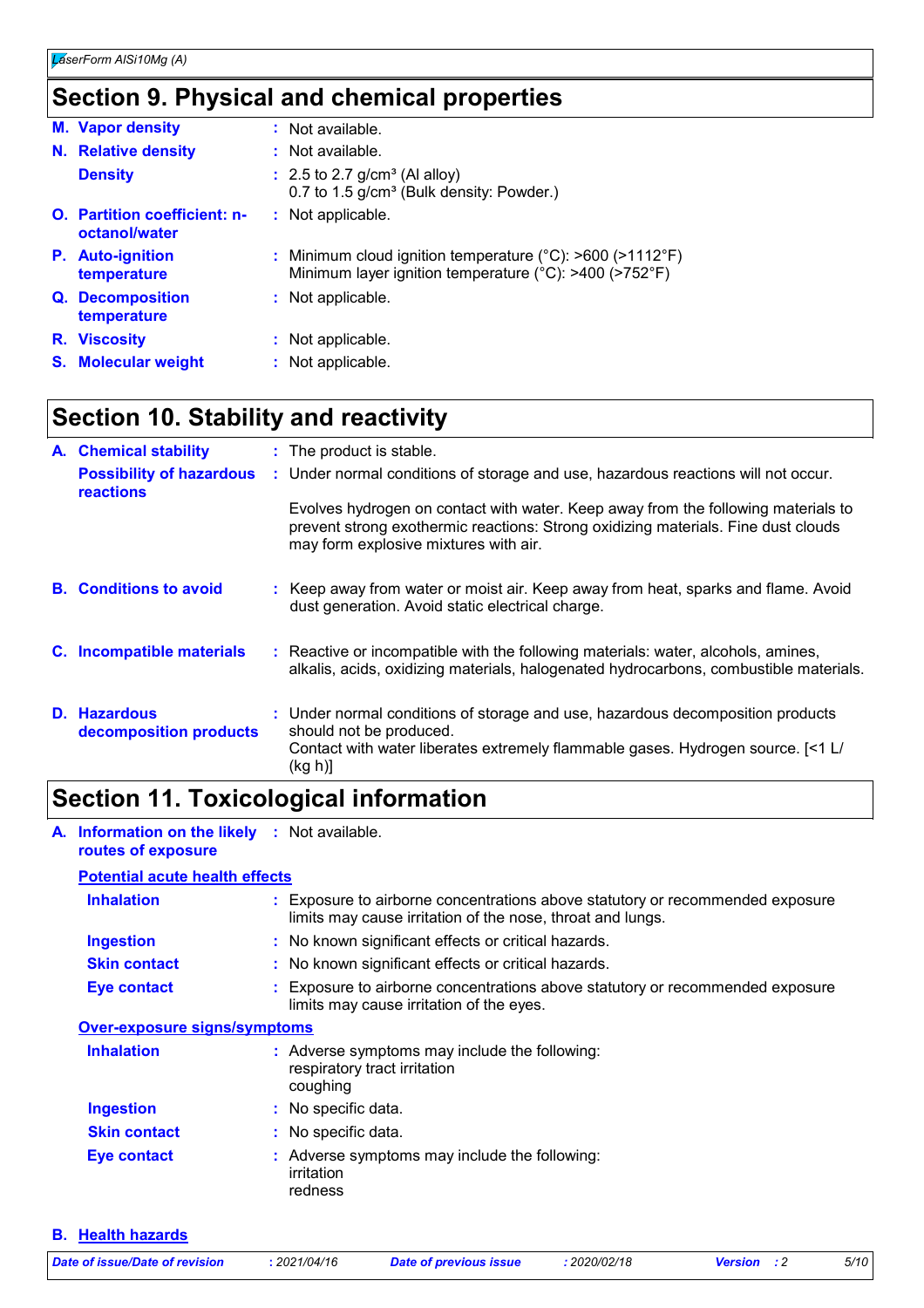# **Section 11. Toxicological information**

#### **Acute toxicity**

| <b>Product/ingredient</b><br>name                                           |                                            | <b>Result</b> | <b>Species</b>                                      | <b>Dose</b>                                                         | <b>Exposure</b> | <b>Remarks</b>                                                                         |
|-----------------------------------------------------------------------------|--------------------------------------------|---------------|-----------------------------------------------------|---------------------------------------------------------------------|-----------------|----------------------------------------------------------------------------------------|
| Aluminium powder<br>(stabilized)                                            | <b>LC50 Inhalation Dusts</b><br>and mists  |               | Rat                                                 | >0.888 mg/l                                                         | 4 hours         | Mortality: None.                                                                       |
|                                                                             | LD50 Oral                                  |               | Rat                                                 | >2000 mg/kg                                                         | $\blacksquare$  | Mortality: None.                                                                       |
|                                                                             | <b>NOAEL Inhalation Dusts</b><br>and mists |               | Rat                                                 | 10 mg/ $m3$                                                         | 4 hours         | $\blacksquare$                                                                         |
| <b>Conclusion/Summary</b>                                                   |                                            |               |                                                     | : Based on available data, the classification criteria are not met. |                 |                                                                                        |
| <b>Irritation/Corrosion</b><br><b>Conclusion/Summary</b>                    | : Not available.                           |               |                                                     |                                                                     |                 |                                                                                        |
| <b>Sensitization</b>                                                        |                                            |               |                                                     |                                                                     |                 |                                                                                        |
| <b>Conclusion/Summary</b>                                                   | : Not available.                           |               |                                                     |                                                                     |                 |                                                                                        |
| <b>CMR - ISHA Article 42 Occupational Exposure Limits</b>                   |                                            |               |                                                     |                                                                     |                 |                                                                                        |
| Not available.                                                              |                                            |               |                                                     |                                                                     |                 |                                                                                        |
| <b>Mutagenicity</b>                                                         |                                            |               |                                                     |                                                                     |                 |                                                                                        |
| <b>Conclusion/Summary</b>                                                   | : Not available.                           |               |                                                     |                                                                     |                 |                                                                                        |
| <b>Carcinogenicity</b>                                                      |                                            |               |                                                     |                                                                     |                 |                                                                                        |
| <b>Conclusion/Summary</b>                                                   | : Not available.                           |               |                                                     |                                                                     |                 |                                                                                        |
| <b>Classification</b>                                                       |                                            |               |                                                     |                                                                     |                 |                                                                                        |
| <b>Product/ingredient name</b>                                              | <b>OSHA</b>                                | <b>IARC</b>   | <b>NTP</b>                                          |                                                                     |                 | <b>ACGIH</b>                                                                           |
| Muminium powder<br>(stabilized)                                             |                                            |               | $\overline{\phantom{a}}$                            |                                                                     |                 | A4                                                                                     |
| <b>Reproductive toxicity</b>                                                |                                            |               |                                                     |                                                                     |                 |                                                                                        |
| <b>Conclusion/Summary</b>                                                   | : Not available.                           |               |                                                     |                                                                     |                 |                                                                                        |
| <b>Teratogenicity</b>                                                       |                                            |               |                                                     |                                                                     |                 |                                                                                        |
| <b>Conclusion/Summary</b>                                                   | : Not available.                           |               |                                                     |                                                                     |                 |                                                                                        |
| <b>Specific target organ toxicity (single exposure)</b>                     |                                            |               |                                                     |                                                                     |                 |                                                                                        |
| Not available.                                                              |                                            |               |                                                     |                                                                     |                 |                                                                                        |
| <b>Specific target organ toxicity (repeated exposure)</b><br>Not available. |                                            |               |                                                     |                                                                     |                 |                                                                                        |
| <b>Aspiration hazard</b><br>Not available.                                  |                                            |               |                                                     |                                                                     |                 |                                                                                        |
| <b>Potential chronic health effects</b>                                     |                                            |               |                                                     |                                                                     |                 |                                                                                        |
| <b>Chronic toxicity</b>                                                     |                                            |               |                                                     |                                                                     |                 |                                                                                        |
|                                                                             |                                            |               |                                                     |                                                                     |                 |                                                                                        |
| Not available.                                                              |                                            |               |                                                     |                                                                     |                 |                                                                                        |
| <b>Conclusion/Summary</b>                                                   | : Not available.                           |               |                                                     |                                                                     |                 |                                                                                        |
| <b>General</b>                                                              |                                            |               |                                                     |                                                                     |                 |                                                                                        |
| <b>Carcinogenicity</b>                                                      |                                            |               | : No known significant effects or critical hazards. |                                                                     |                 |                                                                                        |
| <b>Mutagenicity</b>                                                         |                                            |               | : No known significant effects or critical hazards. |                                                                     |                 | : Repeated or prolonged inhalation of dust may lead to chronic respiratory irritation. |

Not available.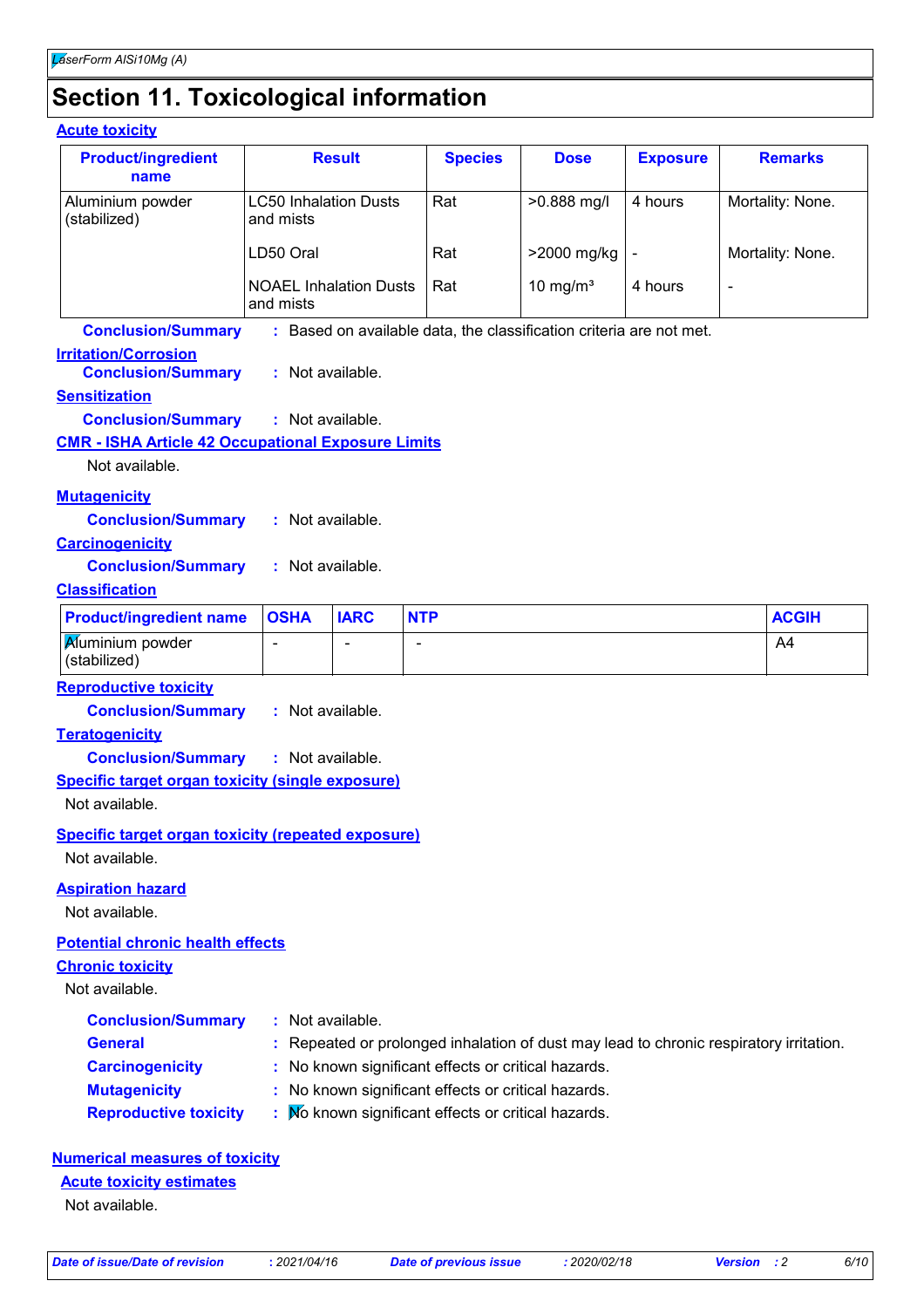### **Section 12. Ecological information**

|    | A. Ecotoxicity                                          |                                                                                                           |
|----|---------------------------------------------------------|-----------------------------------------------------------------------------------------------------------|
|    | <b>Conclusion/Summary</b>                               | : Not available.                                                                                          |
|    | <b>B.</b> Persistence and degradability                 |                                                                                                           |
|    | <b>Conclusion/Summary</b>                               | : The methods for determining the biological degradability are not applicable to<br>inorganic substances. |
|    | <b>C.</b> Bioaccumulative potential                     |                                                                                                           |
|    | Not available.                                          |                                                                                                           |
| D. | <b>Mobility in soil</b>                                 |                                                                                                           |
|    | <b>Soil/water partition</b><br><b>coefficient (Koc)</b> | : Not available.                                                                                          |
|    | <b>Mobility</b>                                         | : Not available.                                                                                          |
|    | E. Other adverse effects                                | : No known significant effects or critical hazards.                                                       |

#### **Section 13. Disposal considerations**

| A. Disposal methods | : The generation of waste should be avoided or minimized wherever possible.<br>Disposal of this product, solutions and any by-products should at all times comply<br>with the requirements of environmental protection and waste disposal legislation<br>and any regional local authority requirements. Dispose of surplus and non-<br>recyclable products via a licensed waste disposal contractor. Waste should not be<br>disposed of untreated to the sewer unless fully compliant with the requirements of<br>all authorities with jurisdiction. Waste packaging should be recycled. Incineration or<br>landfill should only be considered when recycling is not feasible. |
|---------------------|--------------------------------------------------------------------------------------------------------------------------------------------------------------------------------------------------------------------------------------------------------------------------------------------------------------------------------------------------------------------------------------------------------------------------------------------------------------------------------------------------------------------------------------------------------------------------------------------------------------------------------------------------------------------------------|
|---------------------|--------------------------------------------------------------------------------------------------------------------------------------------------------------------------------------------------------------------------------------------------------------------------------------------------------------------------------------------------------------------------------------------------------------------------------------------------------------------------------------------------------------------------------------------------------------------------------------------------------------------------------------------------------------------------------|

| <b>B.</b> Disposal precautions | : This material and its container must be disposed of in a safe way. Empty containers |
|--------------------------------|---------------------------------------------------------------------------------------|
|                                | or liners may retain some product residues. Avoid dispersal of spilled material and   |
|                                | runoff and contact with soil, waterways, drains and sewers.                           |

|                                         | <b>UN</b>      | <b>IMDG</b>          | <b>IATA</b>    |
|-----------------------------------------|----------------|----------------------|----------------|
| A. UN number                            | Not regulated. | Not regulated.       | Not regulated. |
| <b>B. UN proper</b><br>shipping name    | Not regulated. | Not regulated.       | Not regulated. |
| <b>C. Transport</b><br>hazard class(es) | Not regulated. | Not regulated.       | Not regulated. |
| Label                                   |                |                      |                |
| <b>D. Packing group</b>                 | Not regulated. | Not regulated.       | Not regulated. |
| <b>E. Environmental</b><br>hazards      | No.            | Marine Pollutant: No | No.            |

**F. Special precautions for user**

**Transport within user's premises:** always transport in closed containers that are **:** upright and secure. Ensure that persons transporting the product know what to do in the event of an accident or spillage.

a l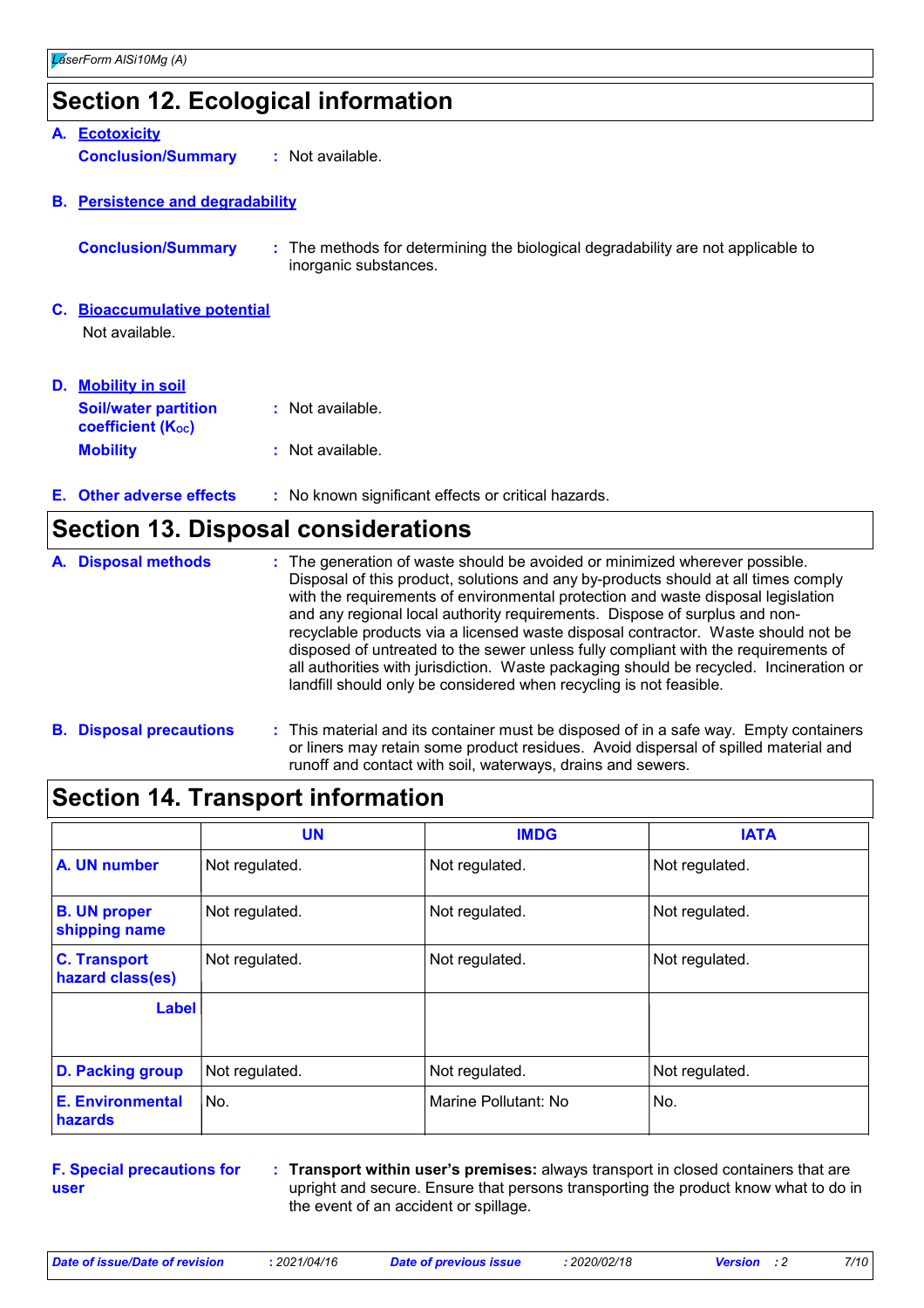### **Section 14. Transport information**

**Transport in bulk according :** Not applicable. **to IMO instruments**

#### **Section 15. Regulatory information**

#### **A. Regulation according to ISHA ISHA article 117 :** None of the components are listed.

| <u>IVIIA ULUVIV I II</u><br>(Harmful substances<br>prohibited from<br>manufacture) | <b>THE REPORT OF A REPORT OF THE STATE IN THE STATE</b> |  |
|------------------------------------------------------------------------------------|---------------------------------------------------------|--|
| <b>ISHA article 118</b><br>(Harmful substances<br>requiring permission)            | : None of the components are listed.                    |  |
| Article 2 of Youth                                                                 | : Not applicable.                                       |  |

#### **Article 2 of Youth Protection Act on Substances Hazardous to Youth**

#### **Exposure Limits of Chemical Substances and Physical Factors**

Aluminium powder (stabilized) The following components have an OEL:

#### silicon

**B.**

| આા∪∪ા                                                                                                                             |                                                                               |
|-----------------------------------------------------------------------------------------------------------------------------------|-------------------------------------------------------------------------------|
| <b>ISHA Enforcement Regs</b><br><b>Annex 19 (Exposure</b><br>standards established<br>for harmful factors)                        | The following components are listed: manganese and its inorganic compounds    |
| <b>ISHA Enforcement Regs</b><br><b>Annex 21 (Harmful</b><br>factors subject to Work<br><b>Environment</b><br><b>Measurement</b> ) | $\frac{1}{2}$ The following components are listed: aluminum and its compounds |
| <b>ISHA Enforcement Regs</b><br><b>Annex 22 (Harmful</b><br><b>Factors Subject to</b><br><b>Special Health Check-</b><br>up)      | $\therefore$ The following components are listed: Aluminum and its compounds  |
| <b>Standard of Industrial</b><br><b>Safety and Health</b><br><b>Annex 12 (Hazardous</b><br>substances subject to<br>control)      | : The following components are listed: aluminum and its compounds             |
| <b>Regulation according to Chemicals Control Act</b>                                                                              |                                                                               |
| <b>CCA Article 20 Toxic</b><br><b>Chemicals (K-Reach</b><br><b>Article 20)</b>                                                    | : Not applicable                                                              |
| <b>CCA Article 18</b><br><b>Prohibited (K-Reach</b><br><b>Article 27)</b>                                                         | : None of the components are listed.                                          |
| <b>CCA Article 20</b><br><b>Restricted (K-Reach</b><br><b>Article 27)</b>                                                         | : None of the components are listed.                                          |
| <b>Existing Chemical</b><br><b>Substances Subject to</b><br><b>Registration</b>                                                   | : None of the components are listed.                                          |
| <b>CCA Article 11 (TRI)</b>                                                                                                       | : The following components are listed: Aluminium and its compounds            |
|                                                                                                                                   |                                                                               |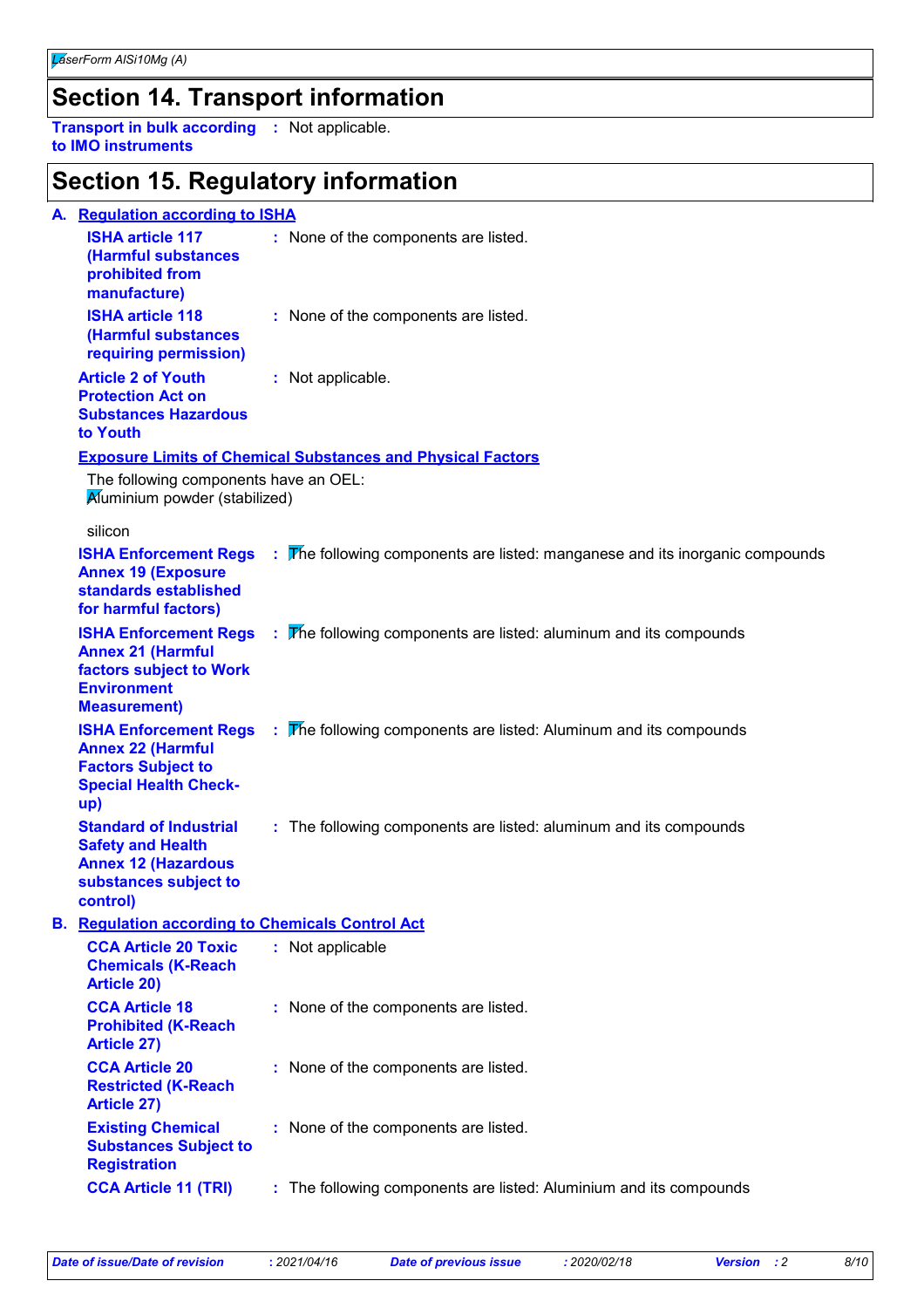#### **Section 15. Regulatory information**

| <b>CCA Article 39</b><br><b>(Accident Precaution</b><br><b>Chemicals)</b>                                                                             |  | : None of the components are listed.                                                                       |  |  |  |  |
|-------------------------------------------------------------------------------------------------------------------------------------------------------|--|------------------------------------------------------------------------------------------------------------|--|--|--|--|
| <b>C. Dangerous Materials</b><br><b>Safety Management Act</b>                                                                                         |  | : Class: Class 2 - Combustible Solid<br>Item: 5. Metal powder<br>Threshold: 500 kg<br>Danger category: III |  |  |  |  |
| : Dispose of contents and container in accordance with all local, regional, national<br><b>D.</b> Wastes regulation<br>and international regulations. |  |                                                                                                            |  |  |  |  |
| E. Regulation according to other foreign laws                                                                                                         |  |                                                                                                            |  |  |  |  |
| <b>International regulations</b>                                                                                                                      |  |                                                                                                            |  |  |  |  |
|                                                                                                                                                       |  | <b>Chemical Weapon Convention List Schedules I, II &amp; III Chemicals</b>                                 |  |  |  |  |
| Not listed.                                                                                                                                           |  |                                                                                                            |  |  |  |  |
| <b>Montreal Protocol</b>                                                                                                                              |  |                                                                                                            |  |  |  |  |
| Not listed.                                                                                                                                           |  |                                                                                                            |  |  |  |  |
|                                                                                                                                                       |  |                                                                                                            |  |  |  |  |
| <b>Stockholm Convention on Persistent Organic Pollutants</b><br>Not listed.                                                                           |  |                                                                                                            |  |  |  |  |
|                                                                                                                                                       |  |                                                                                                            |  |  |  |  |
|                                                                                                                                                       |  | <b>Rotterdam Convention on Prior Informed Consent (PIC)</b>                                                |  |  |  |  |
| Not listed.                                                                                                                                           |  |                                                                                                            |  |  |  |  |
|                                                                                                                                                       |  | <b>UNECE Aarhus Protocol on POPs and Heavy Metals</b>                                                      |  |  |  |  |
| Not listed.                                                                                                                                           |  |                                                                                                            |  |  |  |  |
| <b>Inventory list</b>                                                                                                                                 |  |                                                                                                            |  |  |  |  |
| <b>Australia</b>                                                                                                                                      |  | : All components are listed or exempted.                                                                   |  |  |  |  |
| <b>Canada</b>                                                                                                                                         |  | : All components are listed or exempted.                                                                   |  |  |  |  |
| <b>China</b>                                                                                                                                          |  | All components are listed or exempted.                                                                     |  |  |  |  |
| <b>Europe</b>                                                                                                                                         |  | All components are listed or exempted.                                                                     |  |  |  |  |
| <b>New Zealand</b>                                                                                                                                    |  | All components are listed or exempted.                                                                     |  |  |  |  |
| <b>Philippines</b>                                                                                                                                    |  | All components are listed or exempted.                                                                     |  |  |  |  |
| <b>Republic of Korea</b>                                                                                                                              |  | All components are listed or exempted.                                                                     |  |  |  |  |
| <b>Taiwan</b>                                                                                                                                         |  | All components are listed or exempted.                                                                     |  |  |  |  |
| <b>Turkey</b>                                                                                                                                         |  | All components are listed or exempted.                                                                     |  |  |  |  |
| <b>United States</b>                                                                                                                                  |  | All components are active or exempted.                                                                     |  |  |  |  |

**Viet Nam :** All components are listed or exempted.

### **Section 16. Other information**

|    | A. References                     | $:$ Not available. |
|----|-----------------------------------|--------------------|
| В. | Date of issue/Date of<br>revision | : 2021/04/16       |
|    | Date of previous issue            | : 2020/02/18       |
|    | C. Version                        | $\cdot$ 2          |
|    | <b>Date of printing</b>           | : 2021/04/16       |
|    | <b>Other</b>                      |                    |

**Indicates information that has changed from previously issued version.**